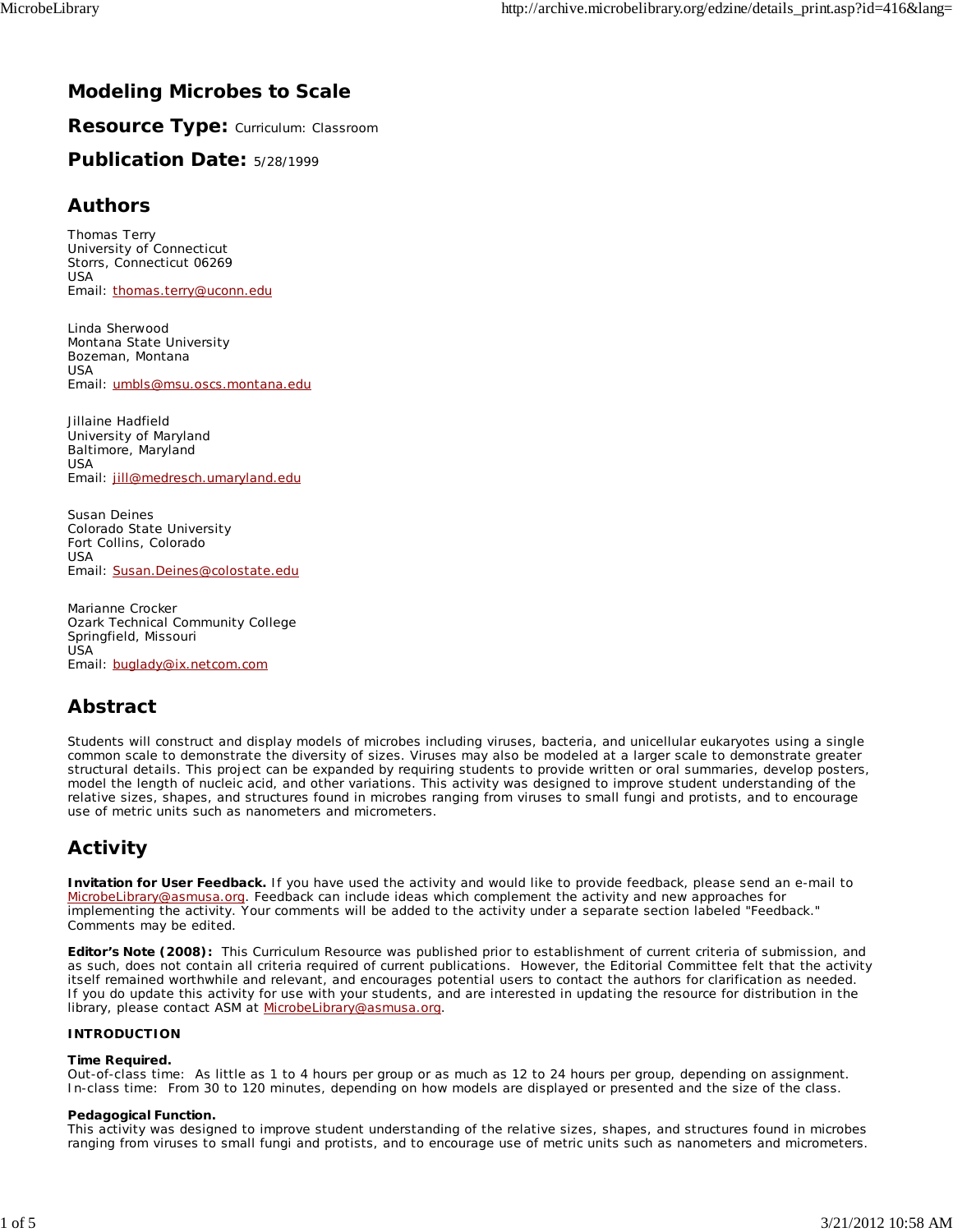## **Learning Objectives.**

At the end of this exercise, the student will be able to:

- 1. Use metric units to calculate and compare microbial sizes and genomes at different scales;
- 2. Build models of a bacterium, a protist and/or a virus to scale, including intracellular organelles or other structural features of the microbe;
- 3. Explain major features of the organism modeled in a poster or oral presentation.

#### **Background.**

Familiarity with units of the metric system, especially nanometers and micrometers. An introduction to microbial structure and function, including at least bacteria and viruses. It may help to review metric units and some examples of how to convert between units, with special emphasis on micrometers and nanometers.

#### **PROCEDURE**

#### **Materials.**

Ordinary household objects such as: tennis balls, beads, sewing thread, craft items, chicken wire, paper mache, plastic soda bottles, etc. These can either be supplied by the instructor or by the students. Where possible, recycling is encouraged.

#### **Student Version.**

- 1. Choose one microbe to model. This can be a virus, bacterium or unicellular eukaryotes such as yeast or protists. Your instructor may provide additional information to help you with your choice.
- 2. Build a three-dimensional scale model of your chosen microbe. All models should be built so they are 100,000x (10<sup>5</sup>) larger than their actual size. At this scale, 1 micrometer (actual) would be represented by 10 centimeters (scaled). For example, if the modeled organism were actually 0.25 micrometer long, the scale model should be 2.5 cm. long. If the organism were actually 5 micrometers, the scale model should be 50 cm. long.
- If the model represents a virus, at the scale suggested above, models will be very tiny (in some cases, as big as a 3. bead, a raisin, or a pipe cleaner). In this case, build a second model at a scale 10 times larger (1 micrometer would be scaled to 100 centimeters; 1 nanometer would be scaled to 1 millimeter). The first model will be used to compare the size of the virus with the size of microbial cells; the second model will demonstrate structural features of the virus more clearly.
- 4. In constructing your model, use commonplace or recycled materials rather than expensive materials. For example, use cut-off plastic soda bottles, a paper towel cylinder, modeling clay, or a variety of other commonly available materials. Try to find materials that are close to the width and length that you calculated.
- 5. In addition to building a model, you should calculate the length of nucleic acid in your organism and then scale that length to the same size as your organism. Except for certain RNA viruses, this will be DNA. The quantity of DNA is often measured in terms of number of base pairs (bp), or units of kilobase pairs (1,000 base pairs = 1 kilobase pair, or 1 kbp) or megabase pairs (1,000,000 base pairs = 1 megabase pair, or 1 Mbp). One kpb is about 250 nanometers long (0.25 micrometer) and weighs 6.6 x 10<sup>5</sup> daltons. Some viruses contain single-stranded DNA or RNA, whose

length is measured in number of bases rather than base pairs.

Your instructor may ask you to include an appropriate length of thread to represent the length of nucleic acid at the scale of your model. Thread is available in spools of 50 or 100 yards. Measure out the correct length, coil it loosely, and attach it to your model.

6. Prepare a short poster to accompany your model. Include the organism's name, type of organism (virus, bacterium, etc.), genome size and scaled length, and other information required by the instructor, such as major descriptive characteristics (where found, human impact, unusual properties, etc.).

#### **Instructor Version.**

Note: Many variations in procedure are possible. We present here one procedure, but encourage instructors to make variations that are appropriate to their teaching context. For further variations, see section E below, "Possible Modifications", where we post handouts that have been used by several instructors.

1. Assign each student or student pair to model one or more microbes. Students can be allowed to choose their organism(s), as long as duplication is avoided to generate diversity. See Appendix 1 for an extensive list of microbes. These may include viruses, bacteria, or unicellular eukaryotes such as yeasts or protists. Students should use their text and other reference materials suggested by you to find pictures or descriptions of the organism, including size and shape. Some Web sources are listed in Appendix 1. Encourage students to find an electron micrograph with a scale bar so that they can visually estimate the dimensions of the organism, or provide photocopies of electron micrographs with scale bars. For example, if the size bar is 1 micrometer long and the organism pictured is about 3 times as long as the size bar, its length is 3 micrometers. You may require them to photocopy a good illustration to present with their model.

2. Instructor's can require either a 3-D scale model of each microbe assigned, or a poster with a 2-dimensional scale representation. All models should be built to the same scale (suggested scale: 1 micrometer = 10 centimeters). For example, if the modeled organism were actually 0.25 micrometer long, the scale model should be 2.5 cm. long. If the organism were actually 5 micrometers, the scale model should be 50 cm. long. Uniformity of scale allows a realistic comparison of models.

3. If the model represents a virus at the scale suggested above, models will be very tiny (in some cases, as big as a bead, a raisin, or a pipe cleaner). In this case, require students to build a second model at a scale 10 times larger (1 micrometer = 100 centimeters; 1 nanometer = 1 millimeter). The first model will be used to compare the size of the virus with the size of microbial cells; the second model will demonstrate stuctural features of the virus more clearly.

4. In constructing the model, encourage students to use commonplace or recycled materials, rather than expensive materials. Encourage creativity, without undue concern about the color or texture of the objects used. For example, students might use cut-off plastic soda bottle, a paper towel cylinder, modeling clay, or a variety of other materials to build a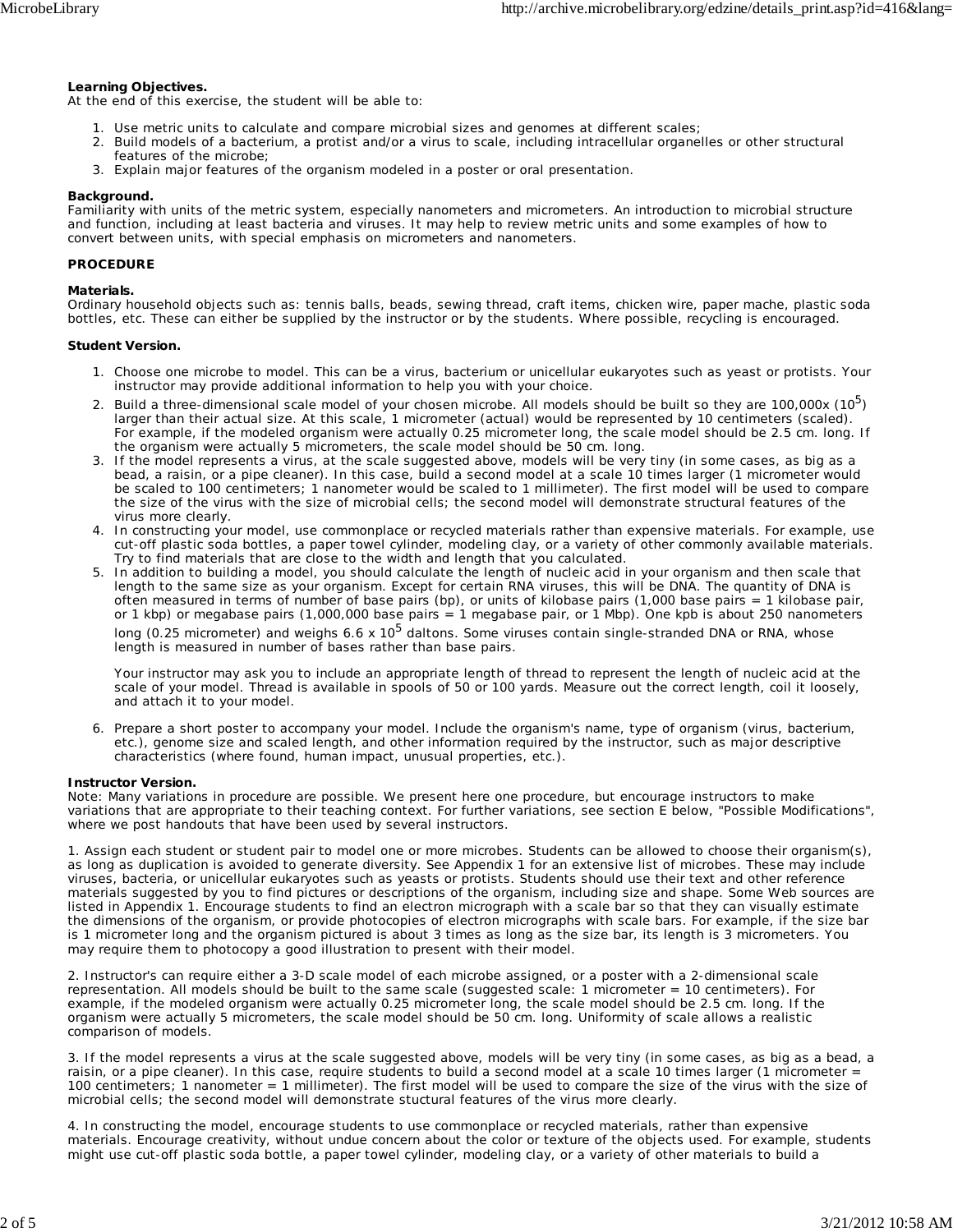rod-shaped bacterium. They should try to find materials that are close to the width and length that you calculated.

5. As an extension of the modeling activity, you might ask students to calculate and/or represent the correct length of nucleic acid along with their model, to help compare the different genome sizes for different organisms. Except for certain RNA viruses, this will be DNA. The quantity of DNA is often measured in terms of number of base pairs (bp), or units of kilobase pairs (1,000 base pairs = 1 kilobase pair, or 1 kbp) or megabase pairs (1,000,000 base pairs = 1 megabase pair, or

1 Mbp). One kpb is about 250 nanometers long (0.25 micrometer) and weighs 6.6  $10<sup>5</sup>$  daltons. Some viruses contain singlestranded DNA or RNA, whose length is measured in number of bases rather than base pairs. Sewing thread can be used to represent DNA at a scale of  $10^5$  times; or knitting yarn at a scale of  $10^6$  times.

Information about the amount of DNA or RNA in an organism may be difficult to find in some cases. This number is readily available for most viruses (see "Information sources" below). Typical bacterial size ranges are roughly 1,000,000 base pairs (1,000 kbp) for very small bacteria up to roughly 5,000,000 bp (5,000 kbp) for the most complex bacteria. If students cannot readily find the genome size of a bacterium, one can make ball-park estimates. Genome sizes for most of the bacteria listed in Appendix 1 can be found at the Web databases listed below.

6. Information sources. For viruses, begin with virus chapters in a microbiology text. "The Big Picture Book of Viruses" Website has electron micrographs as well as information about genome sizes for many viruses. For bacteria, the "TIGR Microbial Database" Website lists microbial genomes whose DNA sequence has been completed or is in progress, including size estimates. Microbiology textbooks will have relevant information for some organisms. Other useful references include Bergey's Handbook of Determinative Bacteriology and The Prokaryotes.

The Big Picture Book of Viruses - http://www.tulane.edu/~dmsander/Big\_Virology/BVFamilyGenome.html TIGR Microbial Database - http://www.tigr.org/tdb/mdb/mdb.html

7. Students should prepare a detailed label or short poster for their model, including its name, type of organism (virus, bacterium, etc.), genome size (if required), and other information required by the instructor, such as major descriptive characteristics (where found, human impact, unusual properties, etc.).

8. Students should present their models in class on the date specified by your instructor. Depending on time available and class size, it may be appropriate to ask for short oral presentations; alternatively, models and their posters may be displayed so that students can observe all models. Student attention will be increased if they are directed to collect certain data about each model and turn in some king of assessment sheet.

**Safety Issues.** Not applicable.

#### **ASSESSMENT and OUTCOMES**

#### **Suggestions for Assessment.**

#### *For the Student:*

Students should be asked to take notes about other models and do some analysis in order to focus their learning about this activity. This sheet can be handed in for grading as part of the exercise. For example, students should record the variety of organisms modeled and their sizes. Depending on time allotted, ask the students to do any or all of the following:

- a. Rank the organisms in order of ascending size, from smallest to largest.
- b. Within each class (virus, bacteria, protist), list the smallest and the largest organism.
- c. Rank genome sizes from smallest to largest.
- d. Compare the largest virus to the smallest bacterium, in terms of size and genome complexity.
- e. Compare the largest bacterium to the smallest eukaryotic protist in terms of size and structural complexity.
- f. Write 1 (or 2) exam questions based on observations from this exercise.
- g. What aspects of your organism did you have difficulty modeling accurately? Explain.
- h. What were the specific contributions of each member of the group?
- i. For each of the other models, list two biological differences between your organism and that organism.
- Take a group quiz where the name of the microbe is matched to its description.
- k. List 3 major concepts you have learned from this exercise.
- l. List resources/references used to prepare this material/model.

#### *For the Instructor:*

Depending on time allotted and mode of student presentation, you can base the student's grade on a variety of factors, such as:

- a. Appropriateness and originality in model preparation.
- b. Is the scale accurately calculated?
- c. Quality of presentation/poster.
- d. Grade for items on student evaluation sheet.

#### **Problems and Caveats.**

Here are some problems that we have encountered with the activity.

Finding appropriate size/structure information. If your microbiology text does not have electron micrographs of certain organisms with indication of size, students may have difficulty finding an appropriate electron micrograph. One solution is to have a variety of microbiology texts available as references that students can consult in the lab or library. Photographs of microorganisms on the Web usually lack accurate scale information, so printed sources are preferable.

Finding appropriate estimates of DNA or RNA size is often difficult for bacteria and protists, although usually easy for viruses. The bacteria and protists listed in Appendix I all have genome sizes listed at the TIGR database on the Web (with a couple of interesting exceptions), so this difficulty can be avoided by judicious choice of organisms.

Students often have difficulty in calculating the correct size to scale their models and, especially, the scaled length of DNA or RNA. To avoid this, require students to submit their estimates of scaled sizes for checking, before you allow them to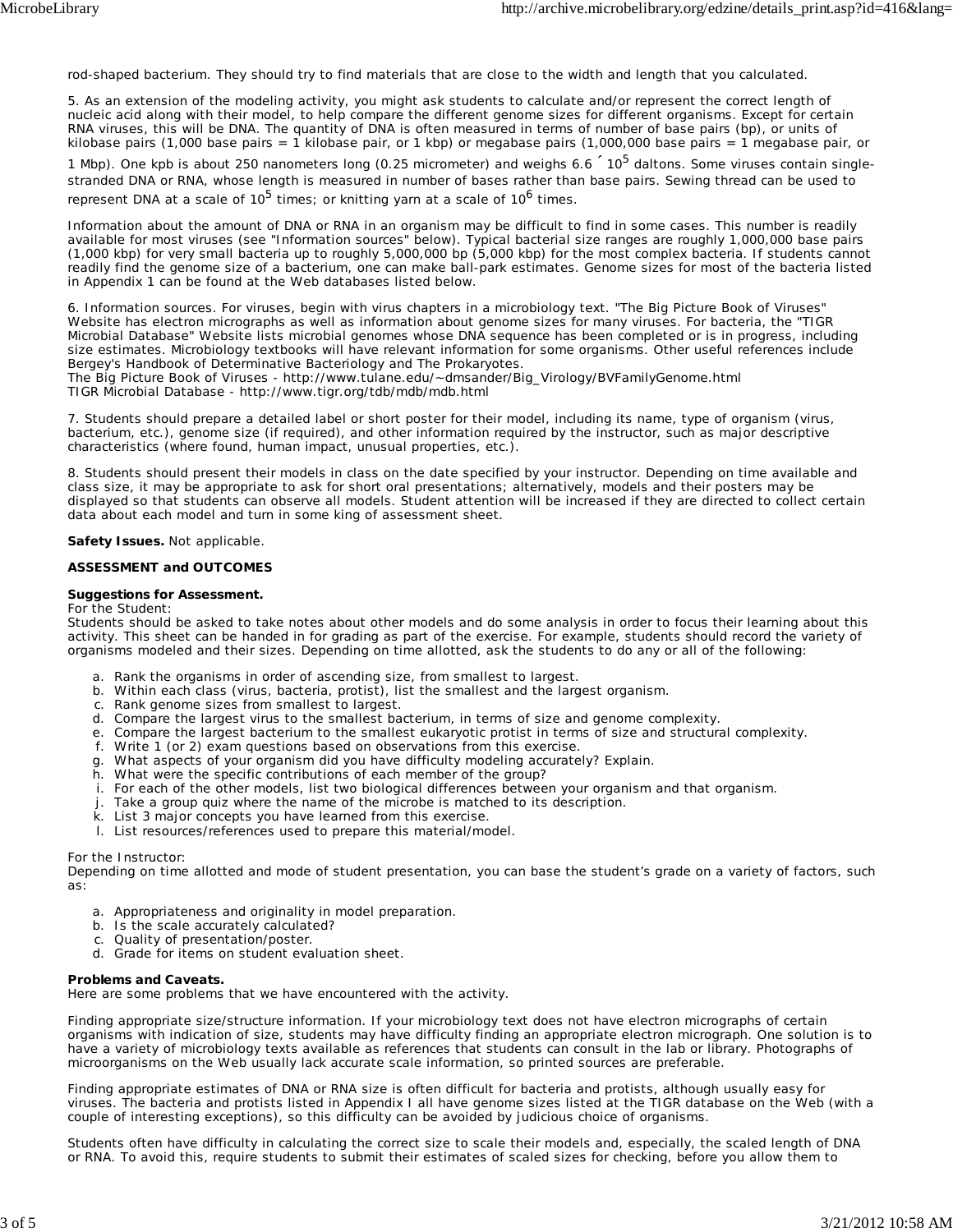begin construction, and help them to correct their estimates if these are in error.

One of the benefits of this activity is being able to compare viruses, bacteria, and protists all represented at the same scale. One problem with this approach is that, since the size range spreads over more than 3 logs, the smallest models at a uniform scale of 10<sup>5</sup>x will be pea-sized, while the largest (especially if the giant 600 micrometer bacterium *Epulopiscium* is modeled) would be 60 meters! The larger the model, the more work and materials are required, creating something of a handicap for modelers of large organisms. One way around this, for viruses, is to require students to build two models: a simple representation of size at 10<sup>5</sup>x to be used simply for size comparison with cells, and a second, more detailed model at 10<sup>6</sup>x to display structural features of the virus. The smaller eukaryotes such as yeast cells (ca. 5 micrometers diameter) are adequately modeled at  $10^5x$  — such a cell would be 10 cm in diameter, but for larger eukaryotes, displaying the model at only  $10<sup>4</sup>$ x may be desirable.

## **SUPPLEMENTARY MATERIALS**

#### **Possible Modifications.**

This exercise can be varied in many ways, including the following:

- 1. Construct an additional 2-D model or diagram to illustrate molecular details of major internal components. Scale may be different than the 3-D model, but must be clearly indicated.
- 2. In conjunction with the previous step, students will prepare a legend identifying the known functions of each organelle by:
	- a. Listing the major biochemical components.
	- b. Listing the major known function for each biochemical component.
	- c. Listing the consequences to the organism if this structure were lost.
- 3. Students can present their project to the other students in the class.
- 4. Students will compose two exam questions covering their organism.
- 5. Note that chloroplasts and mitochondria are the same size as prokaryotes. Chloroplasts and/or mitochondria could be added to the list of possible models, and the endosymbiotic theory could be integrated into the discussion.
- If using as an in-class drawing assignment, you may want to require each group to draw all of the assigned organisms in two-dimensions and to scale. This would prevent one group finishing faster than another. 6.

Some of the authors have adapted this activity in various ways. Click any of the pages below to explore their protocols and instructions, and borrow ideas freely to modify the procedure for your own use.

Linda Sherwood - Montana State University, Bozeman, MT

a. Sherwood Webpage - http://www.homepage.montana.edu/~umbls/index.htm

Susan Deines - Colorado State University, Fort Collins, CO

a. Deines Model Page

#### **References.**

Instructors should list references available in the school library or other locations (e.g., laboratory) which might help students with this assignment, including microbiology texts and selected journal articles.

#### **Appendices.**

*Appendix 1*. Suggested microorganisms to model.

Here is an extensive list of suggested microorganisms. Depending on the size of the class, you may wish to present only a fraction of these choices to students. With only a couple of interesting exceptions noted below, information about all these organisms is available on the Web in the "TIGR Microbial Database".

TIGR Microbial Database - http://www.tigr.org/tdb/mdb/mdb.html

- **Viruses:** all except MS2 listed in the "TIGR Microbial Database" Website. 1.
	- a. T4 bacteriophage of *E. coli* (ds DNA nonenveloped)
		- b. Lambda bacteriophage of *E. coli* (ds DNA nonenveloped)
		- c. MS2 bacteriophage of *E. coli* (ss "+" RNA nonenveloped)
		- d. Human adenovirus (ds DNA nonenveloped)
		- e. Human papillomavirus (ds DNA nonenveloped)
		- f. Hepatitis B virus (ds/ss DNA enveloped)
		- g. Herpes simplex virus (ds DNA enveloped)
		- h. Human immunodeficiency virus (HIV)
		- i. Human influenza virus (ss "-" RNA enveloped)
		- j. Human poliovirus (ss "+" RNA nonenveloped)
		- k. Mammalian reovirus (ds RNA nonenveloped)
		- l. Rabies virus (ss "-" RNA enveloped)
	- m. Sindbis virus (ss "+" RNA enveloped)
	- n. Sin Nombre virus a hantavirus (ss "-" RNA enveloped)
	- o. Tobacco mosaic virus (TMV)
- **Bacteria:** all, except *Epulopiscium*, listed in the "TIGR Microbial Database" Website with genome sizes. 2.
	- a. *Bacillus subtilis*.
	- b. *Borrelia burgdorferi*.
	- c. *Campylobacter jejuni*.
	- d. *Chlamydia pneumoniae*.
	- e. *Clostridium acetobutylicum*.
	- f. *Epulopiscium fishelsoni* ("giant" bacterium from sturgeon fish intestine, 80 x 600 micrometers)
	- g. *Escherichia coli*.
	- h. *Haemophilus influenzae*.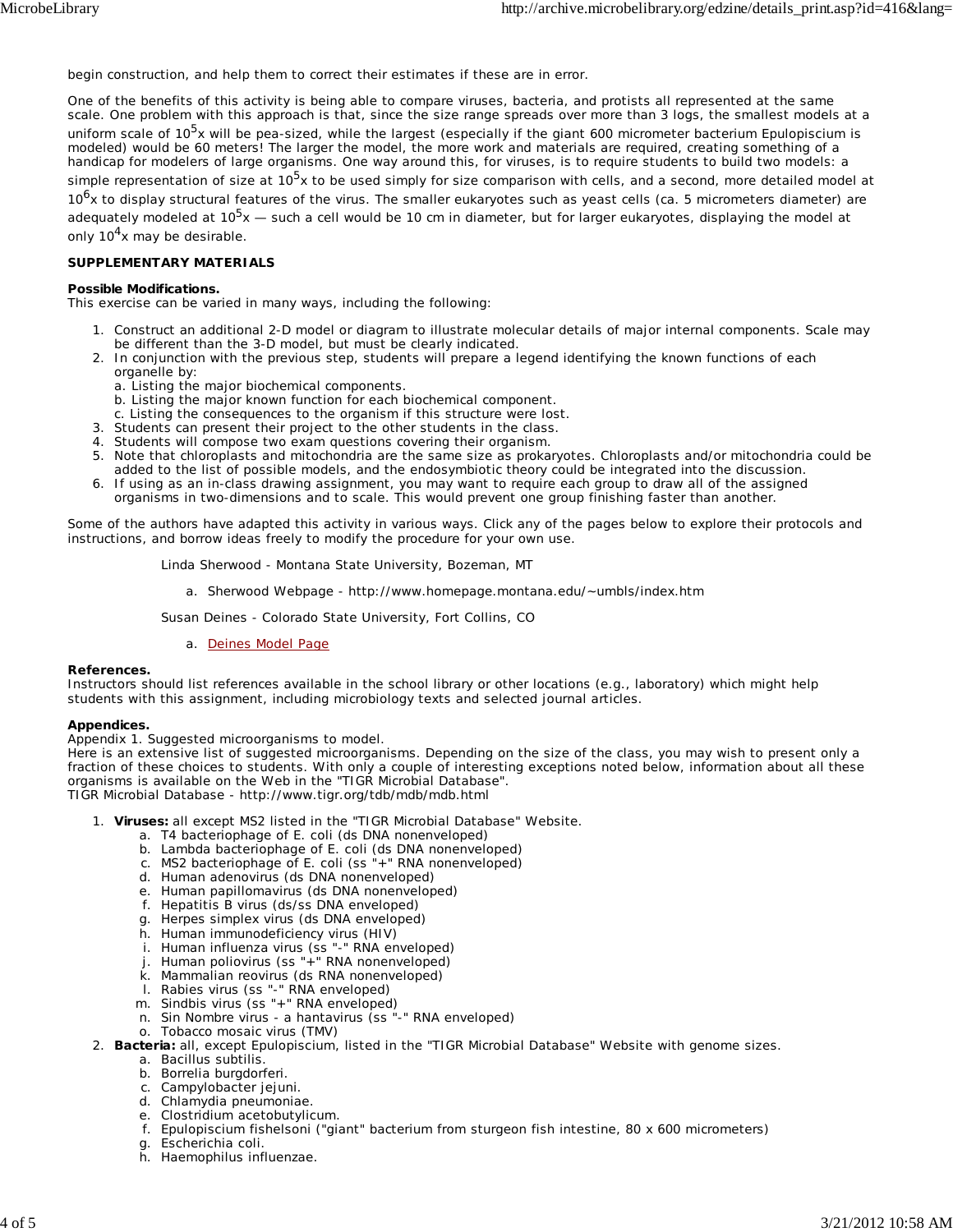- i. *Halobacterium salinarium*.
- j. *Helicobacter pylori*.
- k. *Lactobacillus acidophilus*.
- l. *Listeria monocytogenes*.
- m. *Methannococcus jannaschii*.
- n. *Methanobacterium thermoautotrophicum*.
- o. *Mycobacterium leprae*.
- p. *Mycobacterium tuberculosis*.
- q. *Mycoplasma genitalium*.
- r. *Neisseria gonorrhoeae*.
- s. *Pseudomonas aeruginosa*.
- t. *Pyrococcus furiosus*.
- u. *Rickettsia prowazekii*.
- v. *Staphylococcus aureus*.
- w. *Streptococcus pyogenes*.
- x. *Sulfolobus solfataricus*.
- y. *Treponema pallidum*.
- z. *Vibrio cholerae*.
- **Eukaryotes:** all, except *Nanochlorum*, listed in the "TIGR Microbial Database" Website with genome sizes. 3.
	- a. *Candida albicans*.
	- b. *Dictyostelium fiscoideum*.
	- c. *Giardia lamblia*.
	- d. *Nanochlorum eukaryotum* (one of smallest eukaryotes, only 1 to 2 micrometers in diameter)
	- e. *Plasmodium falciparum*.
	- f. *Saccharomyces cerevisiae*.
	- g. *Trypanosoma b. rhodesiense*.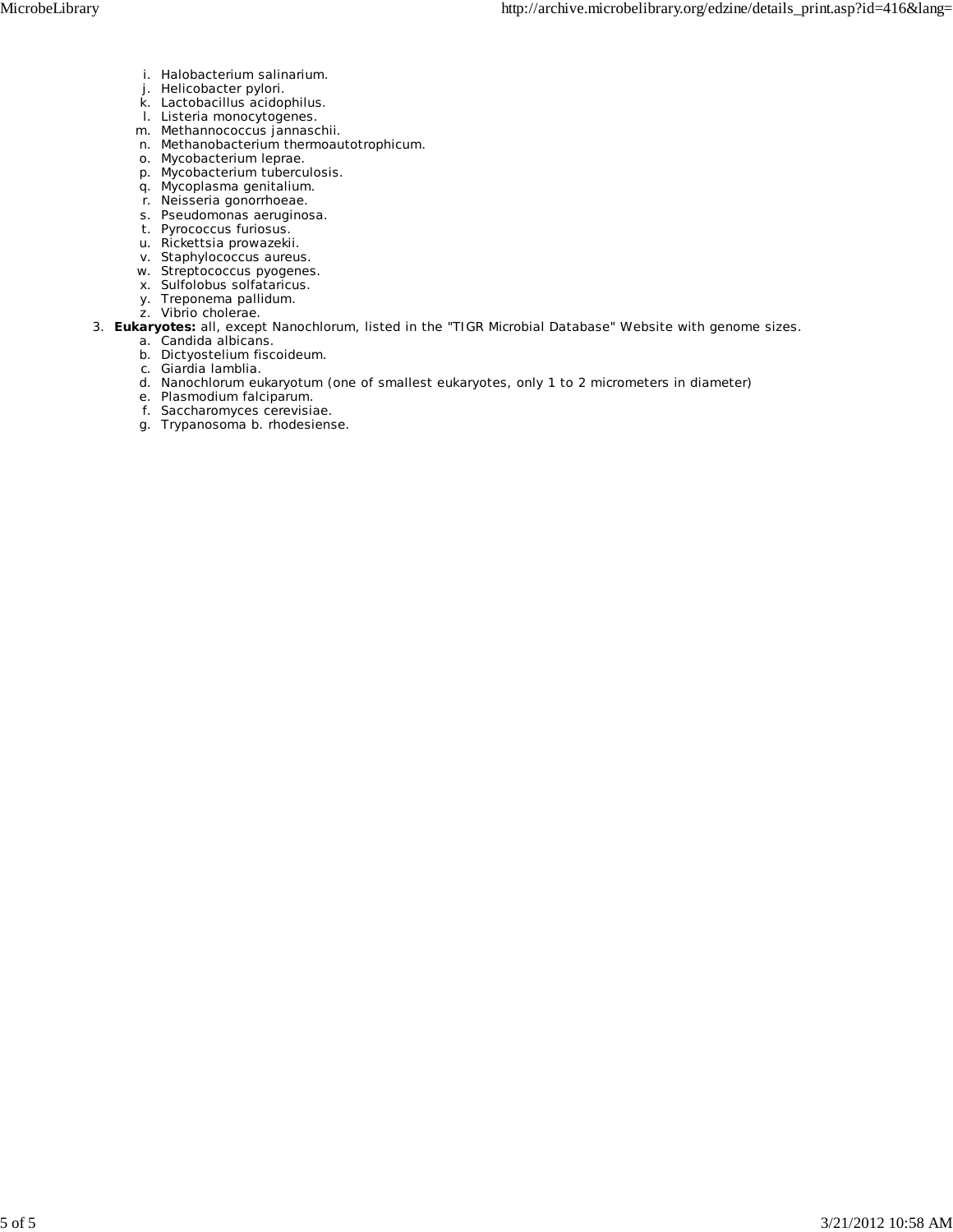# **III** Curriculum Resources

# **Deines Model Page**

Modeling Microbes to Scale - Lecture and Activity Notes Susan M. Deines

## LECTURE SESSION #1

1. Review some of the metric units used in the measurement of microbes.

1 cm =  $1/100$  of a meter =  $10^{-2}$ 

1 mm =  $1/1000$  of a meter =  $10^{-3}$ 

1 mm (micrometer or micron) =  $1/1,000,000$  of a meter =  $10^{-6}$ 

1 nanometer (nm) =  $1/1,000,000,000 = 10^{-9}$ 

2. Ask the students to imagine a world in which a micron is now the equivalent size of 10 cm. Use the following example:

How large would a mosquito, that is 1 cm long in the "real world," be in this imaginary world?

a) In the "real world"  $1 \text{ cm} = 10,000 \text{ microns}$ ;

b) therefore, in the "real world", a mosquito that is 1 cm long is 10,000 microns long.

c) In this "imaginary world", 1 micron is the equivalent length of 10 cm;

d) therefore, a mosquito that is 10,000 microns long in the "real world" is 100,000 cm long in the "imaginary world" (10,000 x 10 cm).

e) There are 2.54 cm per inch, so 100,000 / 2.54 = 39,370 inches.

f) There are 12 inches per foot, so  $39,370$  inches  $/ 12 = 3,280$  feet.

g) Therefore, a mosquito that is 1 cm long in the "real world", would be 3,280 feet long (approximately the length of 3 football fields!) in the "imaginary world."

3. Assign the following problem for students to complete and bring to the next lecture session.

How large would *Epulopiscium fishelsoni*, the giant bacterium found in the gut of sturgeon fish, be in the "imaginary world"? This bacterium measures over 600 mm in length (600 mm  $= 0.6$  mm) and is therefore large enough to be seen with the naked eye. It is just a little larger than the period at the end of this sentence.

Answer:

a) Each micron is now the equivalent length of 10 cm, so  $600 \times 10 \text{ cm} = 6,000 \text{ cm}$ .

b) 6,000 cm  $/ 2.54 = 2,362$  inches.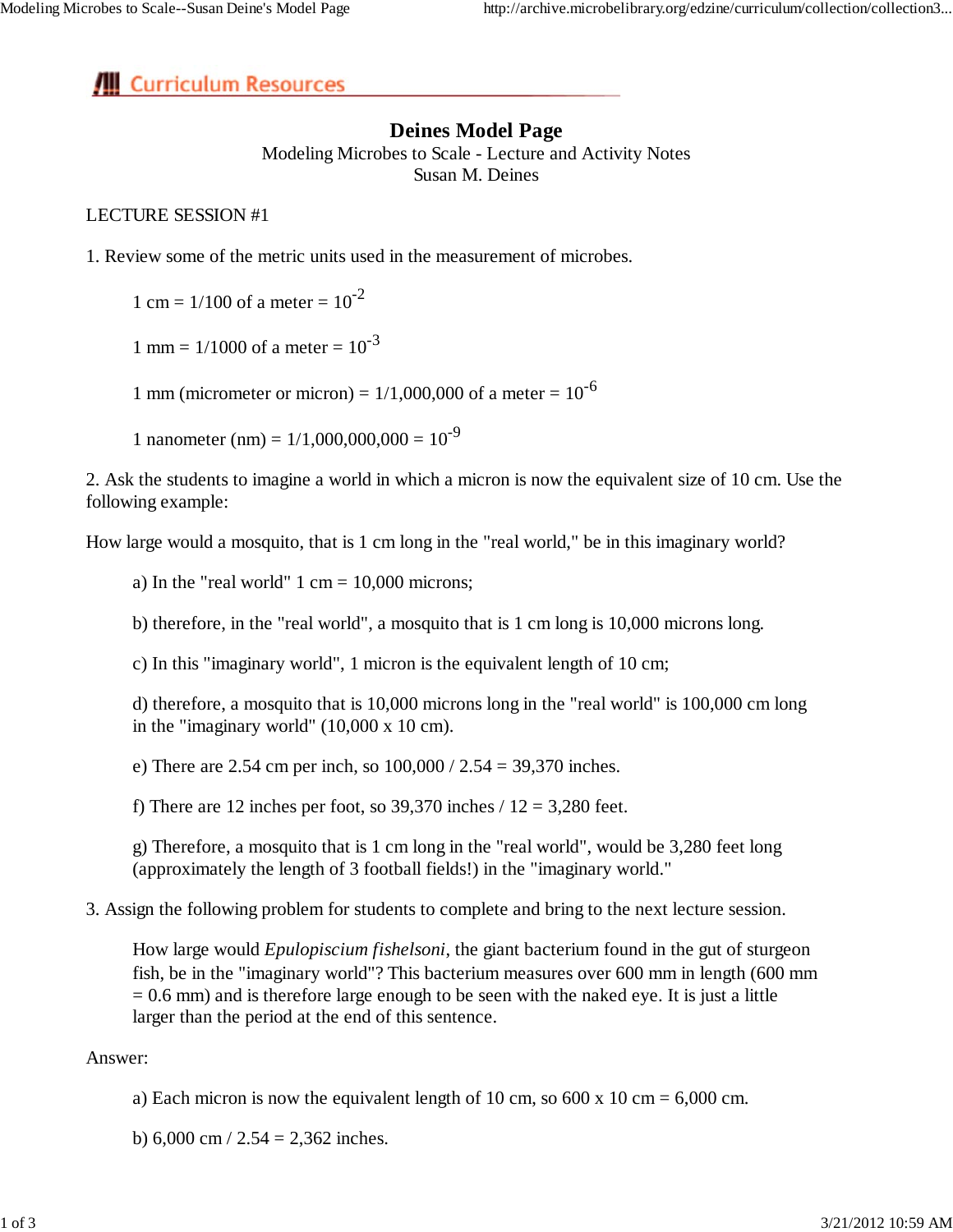c) 2,362 inches  $/ 12 = 196.85$  feet.

## LECTURE SESSION #2

1. Each group of 5 to 6 students receives an electron photomicrograph of two microbes, along with their actual size. It is best to give each group one simple microbe and one complex microbe so that it will be approximately the same amount of time for each group to complete their drawings. Each group of students is asked to determine to which kingdom (if any) "their" microbes belong, if they are a eukaryotic or prokaryotic organism (or neither), and how large they would be in the "imaginary world." I used the following microbes:

Kingdom Fungi: Mold - *Aspergillus* spores (2-10 mm round) Yeast - *Saccharomyces cerevisiae* cell (8 mm round)

Kingdom Protista: Protozoans - *Trichomonas vaginalis* (13 mm long (range is 4-32 mm long) x 5 mm wide) Paramecium (100 mm long (can be up to 125 mm long) x 50 mm wide) Algae - Diatom (30 mm round)

Kingdom Monera: *Escherichia coli* (6 mm long x 1 mm wide)

Viruses: Smallpox virus (300 nm) T2 bacteriophage (100 nm) Polio virus (27 nm)

2. Once the students had determined how large the microbes were, they were asked to make a rough drawing of the microbes, the size they would be in the "imaginary world," on computer paper.

3. Each group of students presented their drawings to the class. They identified the microbes, the kingdoms to which they belonged (if any), and stated whether they were eukaryotic, prokaryotic or neither.

Answers:

| <b>Microbe</b>                           | <b>Real World Size</b>        | <b>Imaginary World Size</b>   |
|------------------------------------------|-------------------------------|-------------------------------|
| Mold - <i>Aspergillus</i> spores         | 2 mm round                    | 20 cm round                   |
| Yeast - Saccharomyces<br>cerevisiae cell | 8 mm round                    | 2.62 feet round               |
| Protozoan-Trichomonas<br>vaginalis       | 13 mm long x 5 mm wide        | 4.26 ft long x 1.64 ft wide   |
| Paramecium                               | 100 mm $\log x$ 50 mm<br>wide | 32.8 ft long x $16.4$ ft wide |